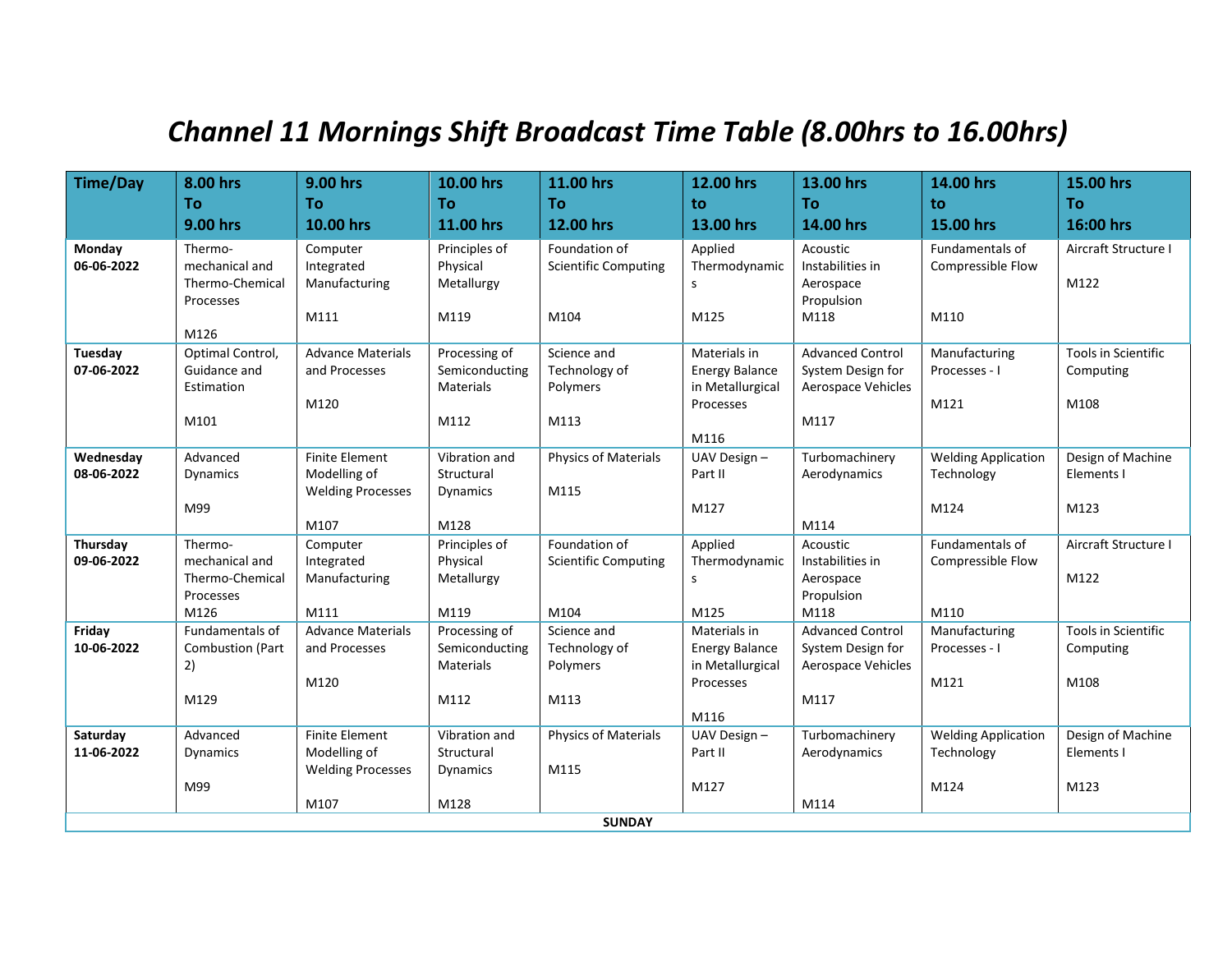## *Channel 11 Evening Shift Broadcast Time Table (16.00hrs to 24.00hrs)*

| <b>Time/Day</b>         | 16.00 hrs                        | 17 hrs                                    | 18.00 hrs                       | 19.00 hrs                    | 20.00 hrs                             | 21.00 hrs                                    | 22.00 hrs                      | 23.00 hrs                               |
|-------------------------|----------------------------------|-------------------------------------------|---------------------------------|------------------------------|---------------------------------------|----------------------------------------------|--------------------------------|-----------------------------------------|
|                         | To                               | To                                        | To                              | <b>To</b>                    | to                                    | <b>To</b>                                    | to                             | <b>To</b>                               |
|                         | 17.00 hrs                        | 18.00 hrs                                 | 19.00 hrs                       | 20.00 hrs                    | 21.00 hrs                             | 22.00 hrs                                    | 23.00 hrs                      | 24:00 hrs                               |
| Monday                  | Advanced                         | <b>Finite Element</b>                     | <b>Flight Dynamics</b>          | <b>Physics of Materials</b>  | UAV Design-                           | Turbomachinery                               | <b>Welding Application</b>     | Design of Machine                       |
| 06-06-2022              | <b>Dynamics</b>                  | Modelling of                              | II (Stability)                  |                              | Part II                               | Aerodynamics                                 | Technology                     | Elements I                              |
|                         |                                  | <b>Welding Processes</b>                  |                                 | M115                         |                                       |                                              |                                |                                         |
|                         | M99                              | M107                                      | M102                            |                              | M127                                  | M114                                         | M124                           | M123                                    |
| Tuesday                 | Thermo-                          | Computer                                  | Principles of                   | Foundation of                | Applied                               | Acoustic                                     | <b>Fundamentals of</b>         | Aircraft Structure I                    |
| 07-06-2022              | mechanical and                   | Integrated                                | Physical                        | <b>Scientific Computing</b>  | Thermodynamic                         | Instabilities in                             | Compressible Flow              |                                         |
|                         | Thermo-Chemical                  | Manufacturing                             | Metallurgy                      |                              | S                                     | Aerospace                                    |                                | M122                                    |
|                         | Processes                        |                                           |                                 |                              |                                       | Propulsion                                   |                                |                                         |
|                         |                                  | M111                                      | M119                            | M104                         | M125                                  | M118                                         | M110                           |                                         |
|                         | M126                             |                                           |                                 |                              |                                       |                                              |                                |                                         |
| Wednesday<br>08-06-2022 | Optimal Control,<br>Guidance and | <b>Advance Materials</b><br>and Processes | Processing of<br>Semiconducting | Science and<br>Technology of | Materials in<br><b>Energy Balance</b> | <b>Advanced Control</b><br>System Design for | Manufacturing<br>Processes - I | <b>Tools in Scientific</b><br>Computing |
|                         | Estimation                       |                                           | <b>Materials</b>                | Polymers                     | in Metallurgical                      | Aerospace Vehicles                           |                                |                                         |
|                         |                                  | M120                                      |                                 |                              | Processes                             |                                              | M121                           | M108                                    |
|                         | M101                             |                                           | M112                            | M113                         |                                       | M117                                         |                                |                                         |
|                         |                                  |                                           |                                 |                              | M116                                  |                                              |                                |                                         |
| Thursday                | Advanced                         | <b>Finite Element</b>                     | Vibration and                   | Physics of Materials         | UAV Design-                           | Turbomachinery                               | <b>Welding Application</b>     | Design of Machine                       |
| 09-06-2022              | <b>Dynamics</b>                  | Modelling of                              | Structural                      |                              | Part II                               | Aerodynamics                                 | Technology                     | Elements I                              |
|                         | M99                              | <b>Welding Processes</b>                  | <b>Dynamics</b>                 | M115                         | M127                                  |                                              | M124                           | M123                                    |
|                         |                                  | M107                                      | M128                            |                              |                                       | M114                                         |                                |                                         |
| Friday                  | Thermo-                          | Computer                                  | Principles of                   | Foundation of                | Applied                               | Acoustic                                     | Fundamentals of                | Aircraft Structure I                    |
| 10-06-2022              | mechanical and                   | Integrated                                | Physical                        | <b>Scientific Computing</b>  | Thermodynamic                         | Instabilities in                             | Compressible Flow              |                                         |
|                         | Thermo-Chemical                  | Manufacturing                             | Metallurgy                      |                              | s                                     | Aerospace                                    |                                | M122                                    |
|                         | Processes                        |                                           |                                 |                              |                                       | Propulsion                                   |                                |                                         |
|                         |                                  | M111                                      | M119                            | M104                         | M125                                  | M118                                         | M110                           |                                         |
| Saturday                | M126<br>Fundamentals of          | <b>Advance Materials</b>                  | Processing of                   | Science and                  | Materials in                          | <b>Advanced Control</b>                      | Manufacturing                  | Tools in Scientific                     |
| 11-06-2022              | <b>Combustion (Part</b>          | and Processes                             | Semiconducting                  | Technology of                | <b>Energy Balance</b>                 | System Design for                            | Processes - I                  | Computing                               |
|                         | 2)                               |                                           | Materials                       | Polymers                     | in Metallurgical                      | Aerospace Vehicles                           |                                |                                         |
|                         |                                  | M120                                      |                                 |                              | Processes                             |                                              | M121                           | M108                                    |
|                         | M129                             |                                           | M112                            | M113                         | M116                                  | M117                                         |                                |                                         |
| <b>SUNDAY</b>           |                                  |                                           |                                 |                              |                                       |                                              |                                |                                         |